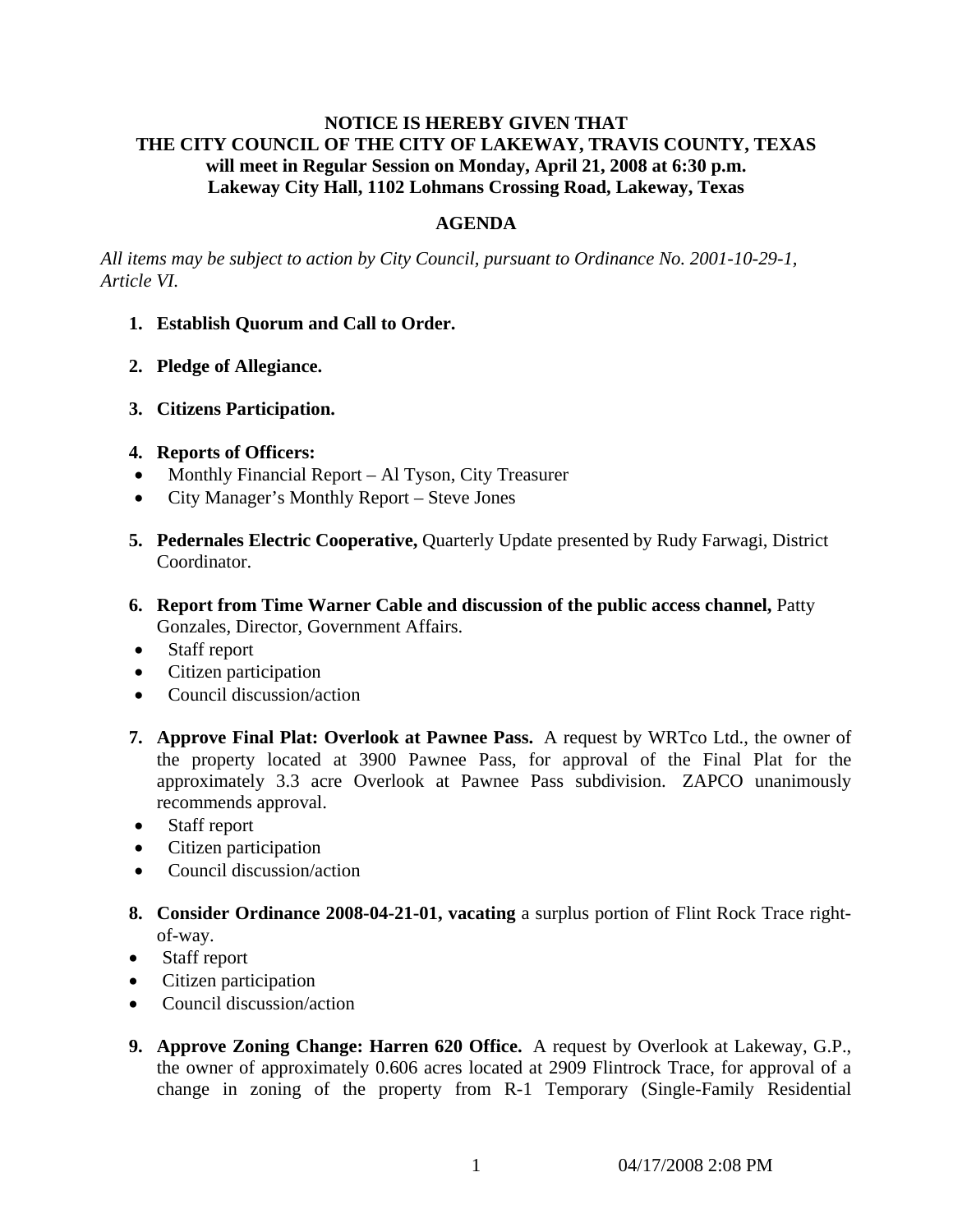Temporary) to C-1 (Office/Retail) to accommodate an office use. ZAPCO unanimously recommends approval.

- Staff report
- Citizen participation
- Council discussion/action
- **10. Consider Ordinance 2008-04-21-03, vacating** a surplus portion of Lohmans Crossing and Lohmans Spur rights-of-way.
- Staff report
- Citizen participation
- Council discussion/action
- **11. Approve Zoning Change: Tuscan Village.** A request by JH Tuscan Village, LP, the owner of approximately 41.2 acres located at 1930 Lohmans Crossing Road, for approval of a change in zoning of the property from R-7 (Retirement Living) to PUD (Planned Unit Development) to accommodate a mixed-use, active adult (age-restricted) community to be known as Tuscan Village. ZAPCO recommended approval by a vote of 5-1.
- Staff report
- Citizen participation
- Council discussion/action
- **12. Approve Resolution 2008-04-21-01, Adoption of City Zoning Map.** A request by City staff for adoption of a revised official zoning map for the City of Lakeway.
- Staff report
- Citizen participation
- Council discussion/action

# **13. Approve Ordinance 2008-04-21-05, creating a Juvenile Case Manager Fund**.

- Staff report
- Citizen participation
- Council discussion/action

# **14. Approve Resolution 2008-04-21-02, adopting the Personnel Policies and Procedures Manual.**

- Staff report
- Citizen participation
- Council discussion/action

# **15. Approve Resolution 2008-04-21-03, adopting Amendment No. 2 to the Recycling and Solid Waste Disposal Services Agreement.** City Manager Steve Jones.

- Staff report
- Citizen participation
- Council discussion/action
- **16. Approve Ordinance 2008-04-21-06, adopting Amendment No. 5 to the Solid Waste Collection Ordinance**. City Manager Steve Jones.